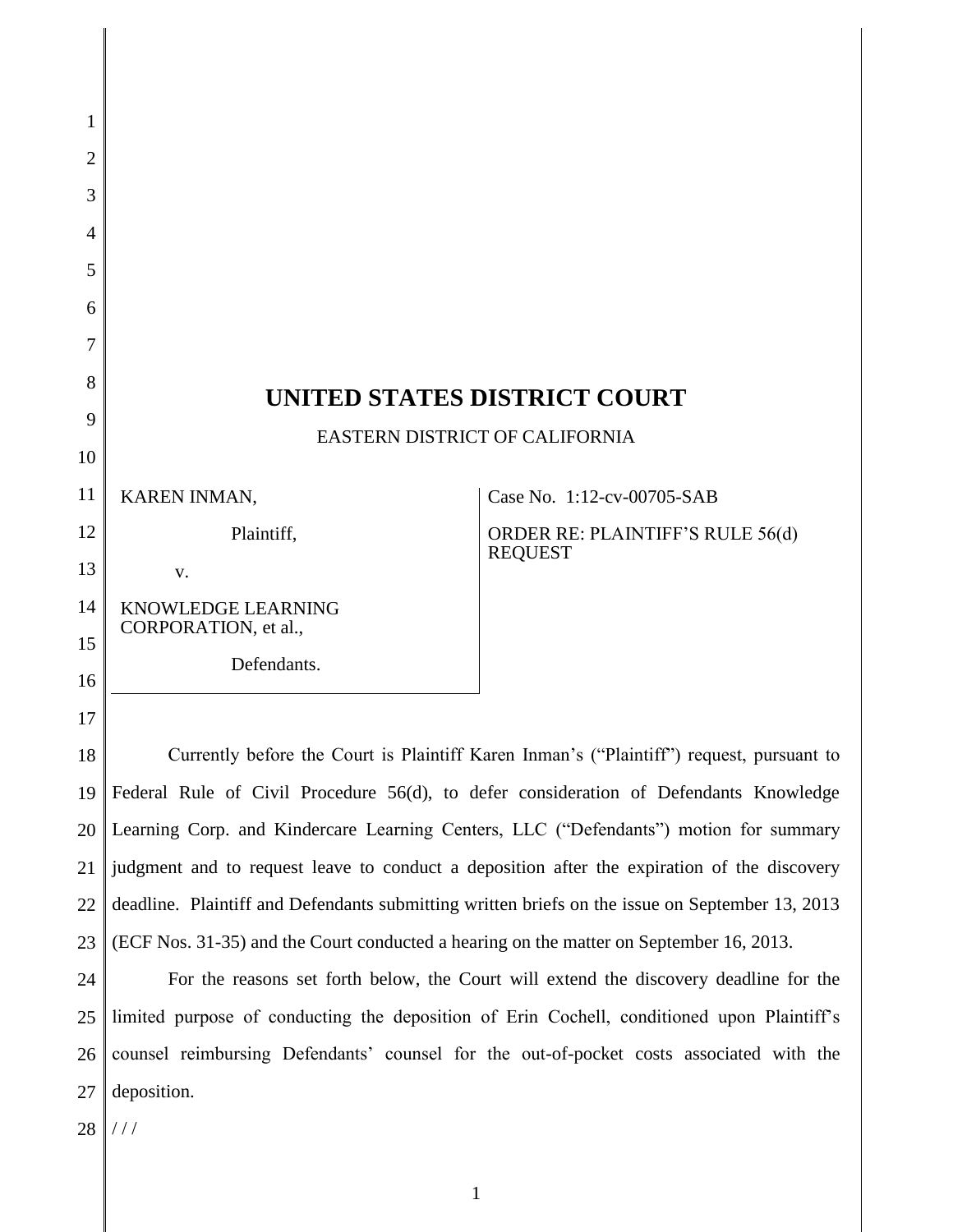2

1

#### **BACKGROUND**

3 4 5 Plaintiff requests that the Court's ruling on Defendants' motion for summary judgment be deferred and that Plaintiff be afforded the opportunity to depose Erin Cochell. The deadline for conducting non-expert discovery in this case was May 17, 2013.

6 7 8 9 10 The facts pertaining to Plaintiff's attempts to depose Ms. Cochell are largely undisputed. On October 31, 2012, counsel for Plaintiff e-mailed counsel for Defendants asking to schedule some dates for depositions. (Decl. of Ryan L. Eddings in Supp. of Defs.' Opp'n to Pl.'s Req. to Depose Witness Under FRCP 56(d) ("Eddings Decl.") Ex. C, at pg. 1.) In this e-mail, Plaintiff identified Erin Cochell as one of the future deponents. (Eddings Decl. Ex. C, at pg. 1.)

11 12 13 14 15 In response, Defendants' counsel stated that "Defendant will produce as many of those individuals it can. Obviously, it will produce those individuals who work for the company." (Decl. of Amanda B. Whitten in Supp. of Pl.'s Req. to Take the Dep. of Erin Cochell Under FRCP 56(d) ("Whitten Decl.") Ex. D, at pg. 2.). At the time of this email, Erin Cochell was an employee of Defendants.

16 17 18 19 20 21 22 Thereafter, Counsel exchanged e-mails with each other and discussed the possibility of settlement. (Whitten Decl. Ex. D, at pp. 1-2.) Months later, on January 16, 2013, counsel for Plaintiff e-mailed Defendants' counsel and asked to "go ahead and get dates for these depositions." (Whitten Decl. Ex. D, at pg. 1.) Counsel for Defendants responded by asking, "I assume you still want to depose the individuals you identified earlier," referring to the October 31, 2012 e-mail which included Ms. Cochell's name. (Whitten Decl. Ex. D, at pg. 1.) Plaintiff answered in the affirmative. (Whitten Decl. Ex. D, at pg. 1.)

23 24 25 26 27 28 On January 23, 2013, counsel for Plaintiff sent an e-mail to counsel for Defendants, which consisted of redlined notes of a prior e-mail regarding the deposition schedule. (Whitten Decl. Ex. E, at pg. 1.) The deposition schedule listed the proposed deponents, but Erin Cochell was not listed. (Whitten Decl. Ex. E, at pg. 1.) A person named "Michael Jeri Walkup" was listed as a deponent. (Whitten Decl. Ex. E, at pg. 1.) As noted by Plaintiff, "Michael Jeri Walkup" is not an actual person to be deposed, but was an apparent typographical error and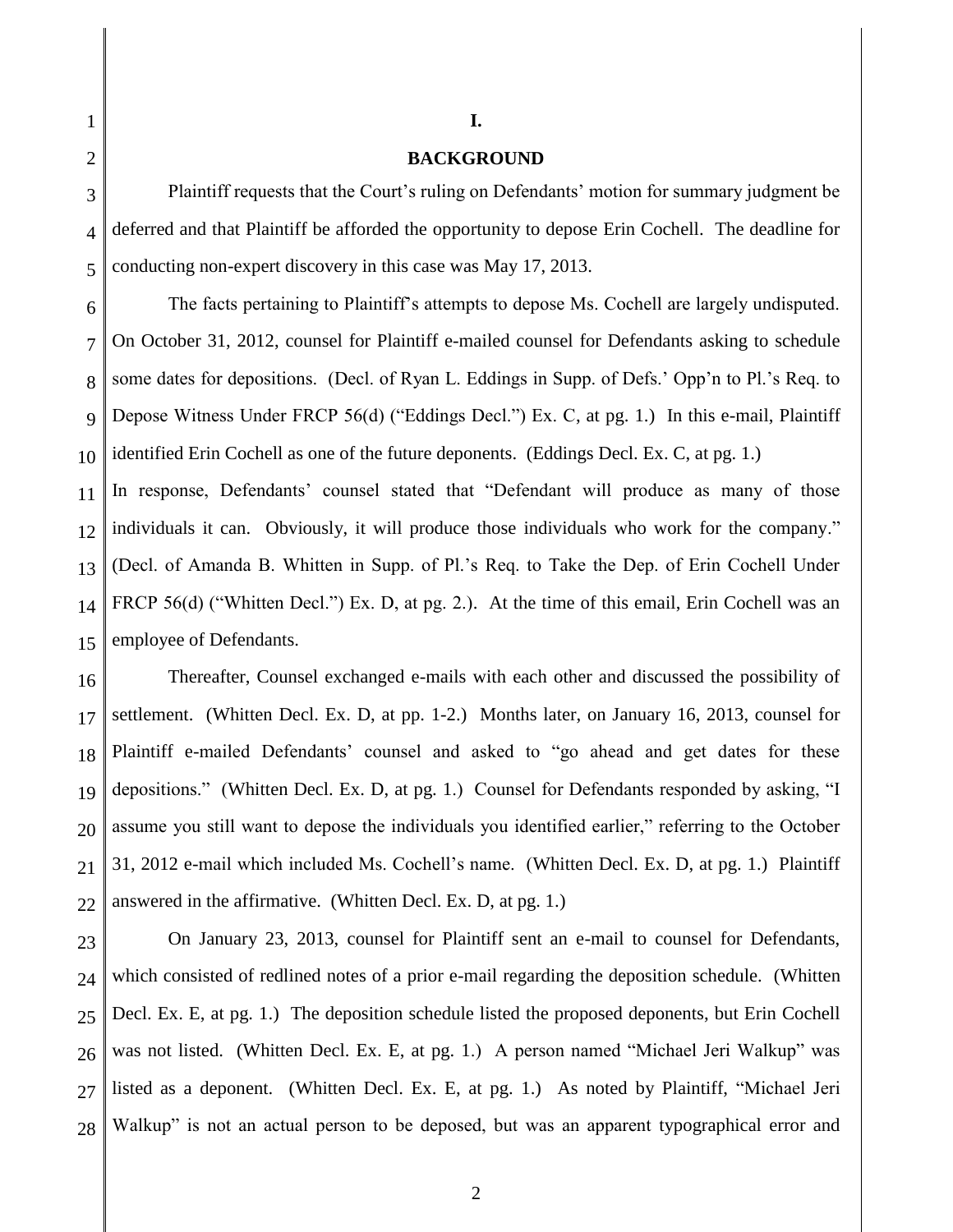1 "mashup" of the names of two other witnesses, Michael Hessling and Jeri Walkup.

2 3 4 5 6 7 Two deposition notes were prepared and served by Plaintiff in February 2013. (Whitten Decl. Ex. D and E.) Neither deposition notice included a notice directed toward Ms. Cochell. (Whitten Decl. Ex. D and E.) Depositions were put off for several months to give Defendants time to supplement discovery and to accommodate Defendants' counsel's paternity leave. When additional deposition notices were served in May 2013, Ms. Cochell was still not included. (Whitten Dec. Ex. G.)

8 9 10 11 12 On May 17, 2013, counsel for Plaintiff wrote to counsel for Defendants to request Ms. Cochell's deposition. (Whitten Decl. Ex. H.) Plaintiff wrote "[a]s I'm reviewing documents for next week, I'm realizing I will probably need to depose Erin Cochell at some point." (Whitten Decl. Ex. H, at pg. 1.) Defendants refused to extend the discovery cut-off deadline for the purpose of conducting the deposition of Ms. Cochell.<sup>1</sup>

13 14 15 16 17 On May 30, 2013, Plaintiff requested a telephonic discovery dispute conference with the Court to discuss the issue of the Cochell deposition. (ECF No. 17.) On May 31, 2013, the Court found that there was no good cause to extend the discovery deadline to accommodate the Cochell deposition, but that the parties were free to mutually agree to any post-discovery deadline discovery. (ECF No. 19.)

#### **II.**

## **DISCUSSION**

# **A. Plaintiff's Request Under Federal Rule of Civil Procedure 56(d)**

21 22 23 24 25 This matter is currently presented to the Court as a request under Federal Rule of Civil Procedure 56(d) to defer ruling on Defendants' motion for summary judgment until after Ms. Cochell is deposed. Plaintiff previously sought an extension of the discovery deadline under Federal Rule of Civil Procedure 16, but that request was denied by the Court. Accordingly, Plaintiff seeks alternative grounds to depose Ms. Cochell.

26

18

19

20

However, after reviewing the record, which includes facts not presented to the Court

27

 $\overline{a}$ 

<sup>28</sup> <sup>1</sup> Defendants acknowledge that they permitted Plaintiff to conduct some other depositions after the discovery deadline. These depositions were noticed on May 9, 2013 and occurred on May 21 and 22, 2013 in Portland.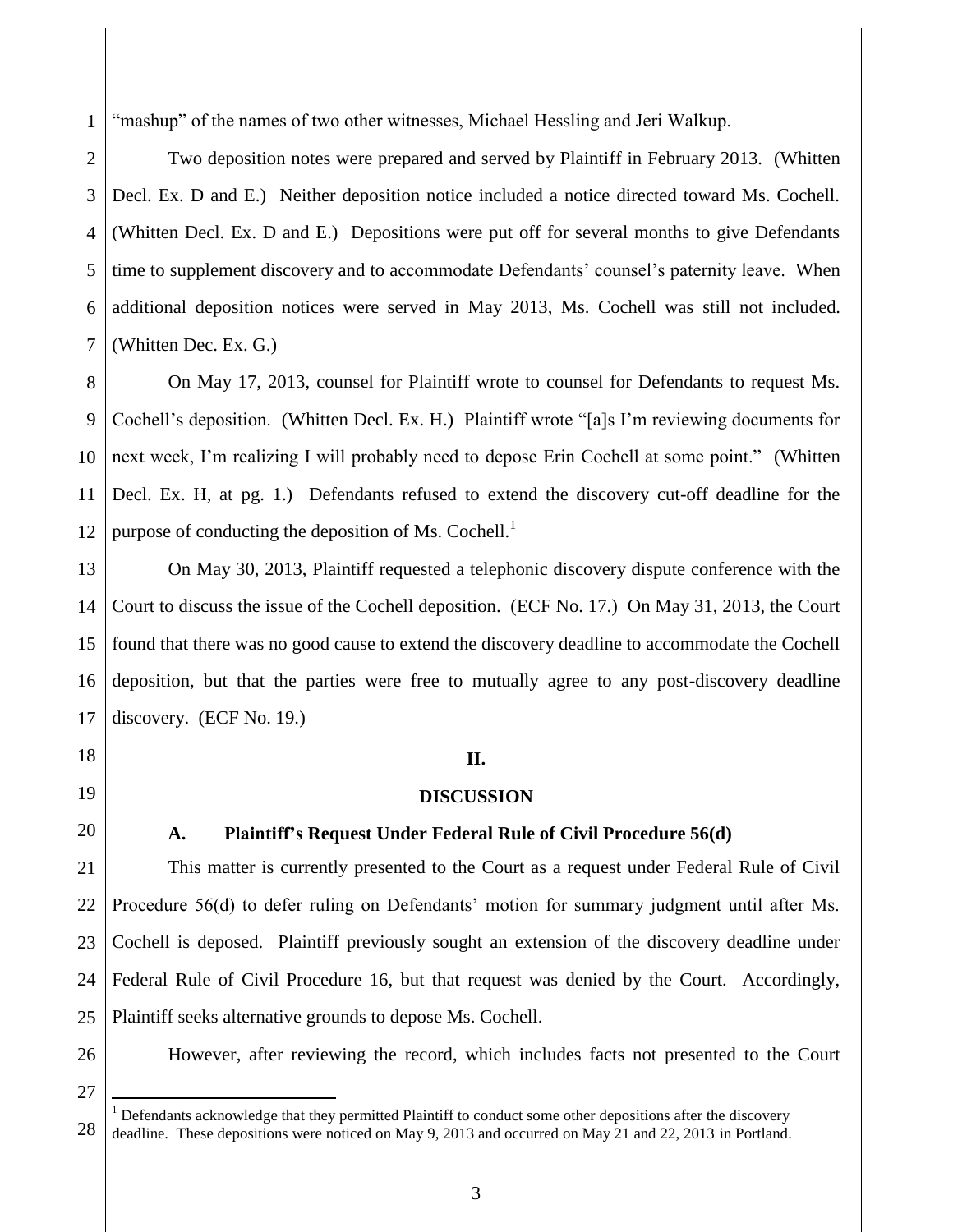1 2 3 4 when it ruled on Plaintiff's request under Rule 16, the Court finds that the proper course of action is to revisit its prior order on Plaintiff's request under Rule 16. As explained in more detail below, the facts presented to the Court show that reconsideration of the prior order is warranted. Accordingly, Plaintiff's request under Rule 56(d) will be denied.

5 6

#### **B. Reconsideration of the Court's Prior Ruling on Plaintiff's Request to Extend the Discovery Deadline**

7 8 9 10 The Court previously denied Plaintiff's request to extend the discovery deadline to conduct Ms. Cochell's deposition. However, new facts have been brought to the Court's attention that warrant reconsideration of the Court's prior order. See City of Los Angeles, Harbor Div. v. Santa Monica Baykeeper, 254 F.3d 882, 885 (9th Cir. 2001).

11 12 13 14 15 In May 2013, when the issue of Cochell's deposition was first presented to the Court, Defendants made the representation that Plaintiff raised the issue of Cochell's deposition for the first time on May 17, 2013—the last day for discovery. At the time, this fact was not disputed by the Plaintiff. Based upon this representation, the Court determined that there was no good cause to extend the discovery deadline to accommodate the Cochell deposition.

16 17 18 19 20 21 However, since the Court's ruling, the parties further developed the record which revealed to the Court for the first time that Plaintiff requested to schedule Ms. Cochell's deposition as early as October 2012, when Plaintiff specifically asked Defendants for a date and time to conduct the deposition.<sup>2</sup> Moreover, Plaintiff contends that Defendants circulated the first proposed deposition schedule and omitted any reference to Ms. Cochell, despite the fact that she was in the list that Plaintiff sent to Defendants.

22 23 Based upon these facts, the Court finds it necessary to revisit its prior ruling on Plaintiff's request to extend the discovery deadline.

24

## **C. Modification of the Scheduling Order**

A pre-trial scheduling order may be modified "only for good cause and with the judge's

25 26

 $\overline{a}$ 

<sup>27</sup> 28  $2$  Defendants, in an August 2, 2013 letter to the Court correcting its prior informal letter brief submitted to the Court, stated that misrepresentation of when the Cochell deposition was first brought up by Plaintiff was inadvertent. Defendants stated that the former partner assigned to this case left the firm and the new attorney taking over the case was in the process of familiarizing himself with the record.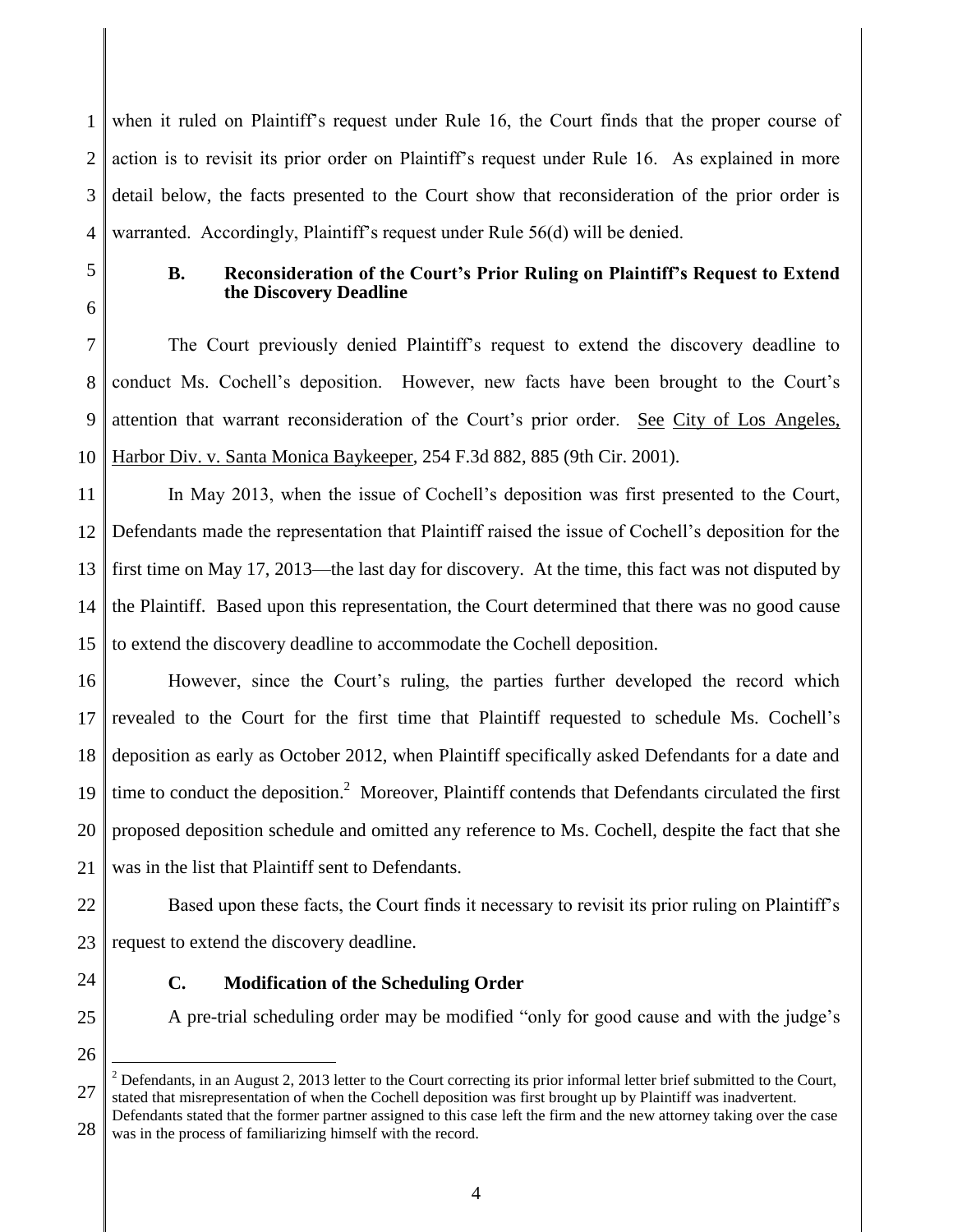1 2 3 consent." Fed. R. Civ. P. 16(b)(4). "Rule 16(b)'s "good cause" standard primarily considers the diligence of the party seeking the amendment." Johnson v. Mammoth Recreations, Inc., 975 F.2d 605, 609 (9th Cir. 1992).

4 5 6 7 8 9 10 11 12 Here, the failure to meet the discovery deadline appears to be attributable to both Plaintiff and Defendants. Defendants appear to have circulated an initial draft of the proposed deposition schedule that did not include any reference to Ms. Cochell. Defendants were clearly working off the list of witnesses provided by Plaintiff in October 2012, which clearly listed Ms. Cochell as a future deponent. It is unclear why Defendants made the mistake of leaving Ms. Cochell off the first proposed deposition schedule. However, Plaintiff made no effort to correct the record of deponents. This court subscribes no bad faith motive to any of the party or counsel in this case, but from this point until May 17 neither party corrected the apparent typographical error in the deposition schedule.

13 14 15 16 17 18 19 20 21 Plaintiff then appeared to rely on the list of deponents circulated by Defendants without double checking whether it included Ms. Cochell. Plaintiff's failure to look beyond the list circulated by Defendants to ensure that her deposition notices included all the witnesses she wished to depose was decidedly imprudent. However, it would be unjust to deny Plaintiff the right to depose Ms. Cochell based upon a series of events that snowballed from Defendants' failure to include Ms. Cochell in the initial schedule of depositions being discussed between counsel. Moreover, any prejudice to Defendants is limited to the additional costs associated with taking the deposition. The Court will reduce that prejudice by ordering that certain costs be reimbursed by the Plaintiff if the Plaintiff wishes to proceed with the deposition.

22 23 24 25 26 27 28 At the hearing, the Court asked Plaintiff's counsel whether she would be amenable to deposing Ms. Cochell if it were conditioned upon Plaintiff's counsel reimbursing Defendants' counsel for the out-of-pocket costs (i.e., travel costs, lodging costs and meal costs) associated with conducting the deposition in Portland. Counsel for Plaintiff did not oppose such a condition. Accordingly, the Court will extend the discovery deadline for the limited purposes of allowing Plaintiff to depose only Ms. Cochell, on the condition that Plaintiff reimburse Defendants for the out-of-pocket costs associated with the deposition. See Fed. R. Civ. P.

5